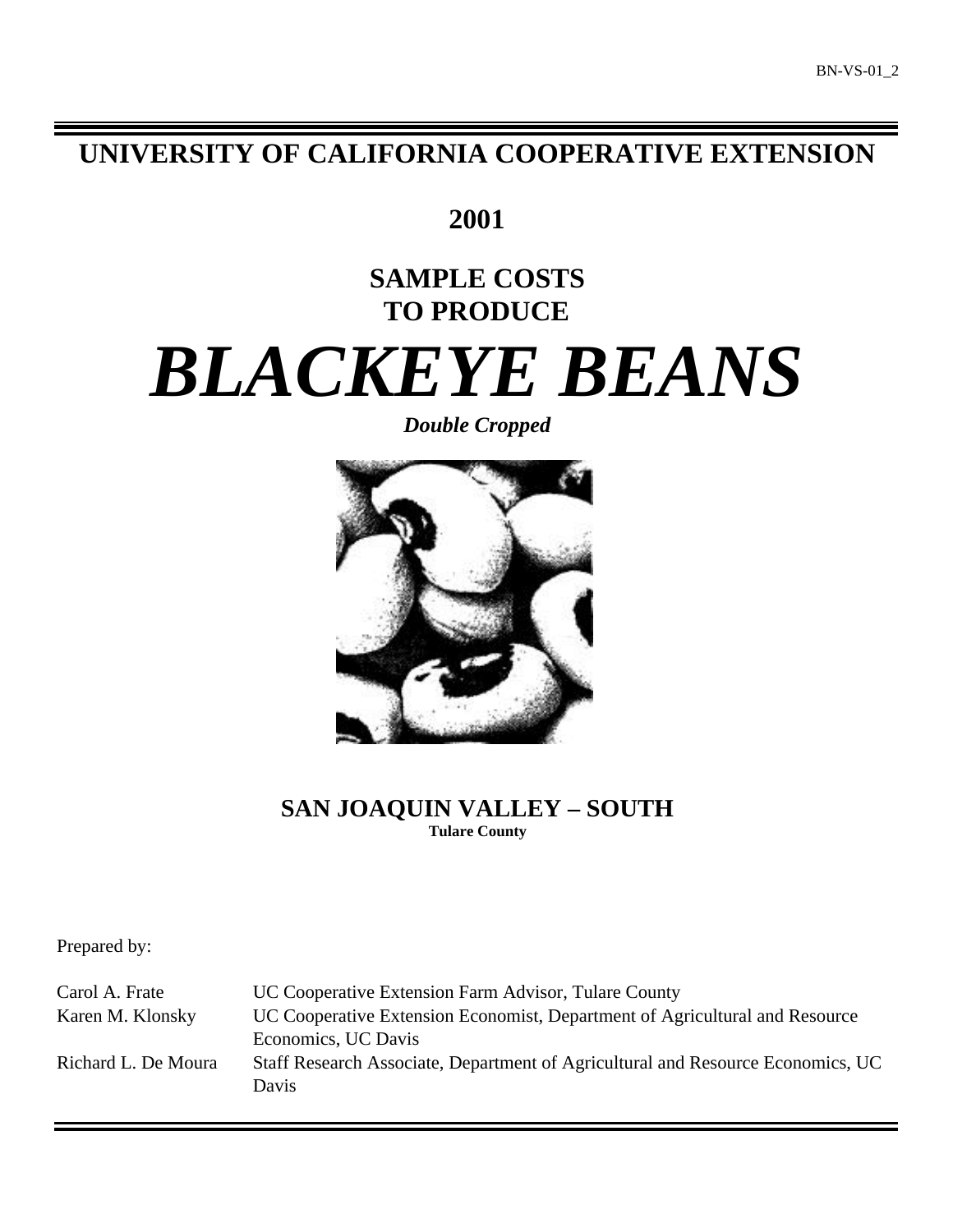# **UNIVERSITY OF CALIFORNIA COOPERATIVE EXTENSION**

# **SAMPLE COSTS TO PRODUCE BLACKEYE BEANS** *Double Cropped* **San Joaquin Valley – South 2001**

# **STUDY CONTENTS**

| Table 4. WHOLE FARM ANNUAL EQUIPMENT, INVESTMENT and OVERHEAD COSTS11 |  |
|-----------------------------------------------------------------------|--|
|                                                                       |  |
|                                                                       |  |
|                                                                       |  |

# **INTRODUCTION**

Sample costs to produce double cropped blackeye beans (*Vigna unquiculata)* in the southern San Joaquin Valley are shown in this study. The study is intended as a guide only, and can be used to make production decisions, determine potential returns, prepare budgets and evaluate production loans. Practices described are based on the production practices considered typical for this crop and region, but will not apply to every farm situation. Sample costs for labor, materials, equipment and custom services are based on current figures. A "*Your Costs*" column in Tables 1 and 2 is provided to enter your costs.

The hypothetical farm operations, production practices, overhead, and calculations are described under the assumptions. For additional information or an explanation of calculations used in the study call the Department of Agricultural and Resource Economics, University of California, Davis, California, (530) 752- 3589 or the local UC Cooperative Extension office.

Sample Cost of Production studies for many commodities are available and can be requested through the Department of Agricultural and Resource Economics, UC Davis, (530) 752-1515. Current studies can be downloaded from the department website http://coststudies.ucdavis.edu or obtained from the local county UC Cooperative Extension offices.

The University of California, in accordance with applicable Federal and State law and University policy, does not discriminate on the basis of race, color, national origin, religion, sex, disability, age, medical condition (cancer–related), ancestry, marital status, citizenship, sexual orientation, or status as a Vietnam-era veteran or special disabled veteran. Inquiries regarding the University's nondiscrimination policies may be directed to the Affirmative Action Director, University of California, Agriculture and Natural Resources, 1111 Franklin,  $6<sup>th</sup>$  Floor, Oakland, CA 94607-5200 (510) 987-0096. The University of California and the United States Department of Agriculture cooperating.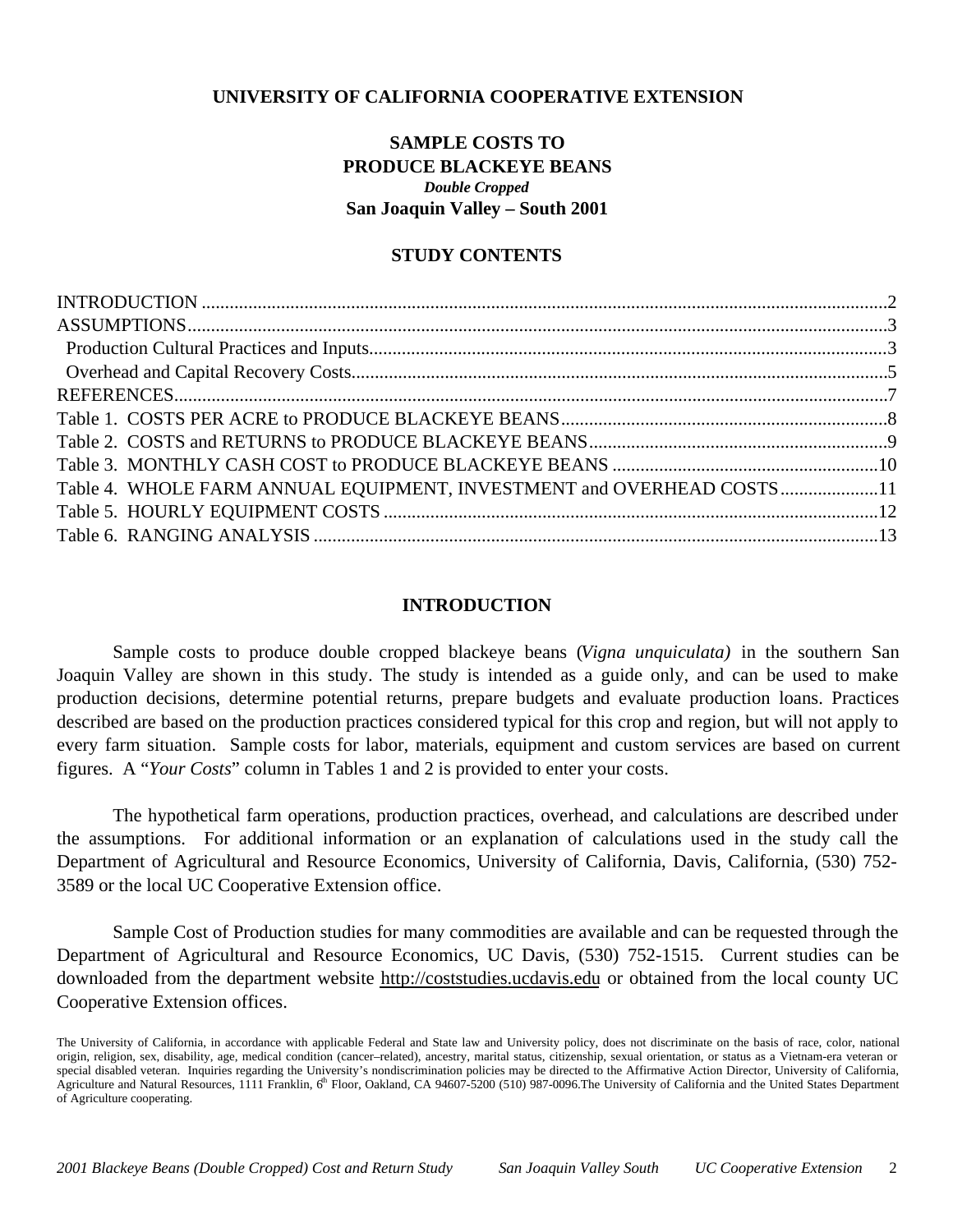### **ASSUMPTIONS**

The following assumptions refer to Tables 1 to 6 and pertain to sample costs to produce double cropped blackeye beans in the San Joaquin Valley. Practices described are not University of California recommendations, but represent production practices and materials considered typical of a well-managed bean planting in the San Joaquin Valley. Costs, materials, and practices in this study will not be applicable to all situations.Establishment and cultural practices vary among growers within the region and variations can be significant. *The use of trade names in this report does not constitute an endorsement or recommendation by the University of California nor is any criticism implied by omission of other similar products.*

**Farm.** The hypothetical field and row-crop farm consists of 1,000 non-contiguous acres on which 80 acres are being double cropped to blackeye beans following winter forage. Other crops grown on the acres in rotation with blackeye beans include small grains, alfalfa hay, sugar beets, cotton, and field corn. Roads, equipment yard, irrigation system and farmstead are on twenty acres.

# **Production Practices and Cultural Inputs**

**Land Preparation**. The ground is disced two times with a stubble disc, then disced two times with an offset or finishing disc to pulverize the surface and incorporate the preplant herbicide. Beds at 30-inch spacings are listed and shaped.

**Planting.** In June the CB46 variety is planted into moisture with an 8-row planter at 40 pounds (.40) cwt) of seed per acre. The seed is treated with fungicides to protect against seedling diseases.

**Fertilization**. Rhizobium, a nitrogen fixing bacteria, is added to the seed at planting. No other fertilizer is applied and is seldom required.

**Irrigation**. The field is furrow irrigated. An irrigation is made in May prior to planting (preirrigation). The next irrigation is made two to seven weeks after planting. In this study the irrigation is made in late June followed by irrigations at approximately 10-day intervals during July and August. The grower uses both well and surface water at an average cost of \$3.33 per acre-inch or \$40.00 per acre-foot. Effective rainfall is not taken into account, therefore a total of 27-acre inches per year is applied to the crop.

**Pest Management.** The pesticides and rates mentioned in this cost study are listed in UC *Integrated Pest Management Guidelines: Dry Beans.* For more information on other available pesticides, pest identification, monitoring, and management visit the UC IPM website at www.ipm.ucdavis.edu. Written recommendations are required for many pesticides, and are made by licensed pest control advisors. For information on pesticide use permits, contact the local county agricultural commissioner's office.

*Weeds.* Prior to planting as a part of land preparation, Treflan is applied with a boom attached to the front of a finish disc. The field is then disced lightly a second time to complete the Treflan incorporation. The field is cultivated with an 8-row cultivator one time in June.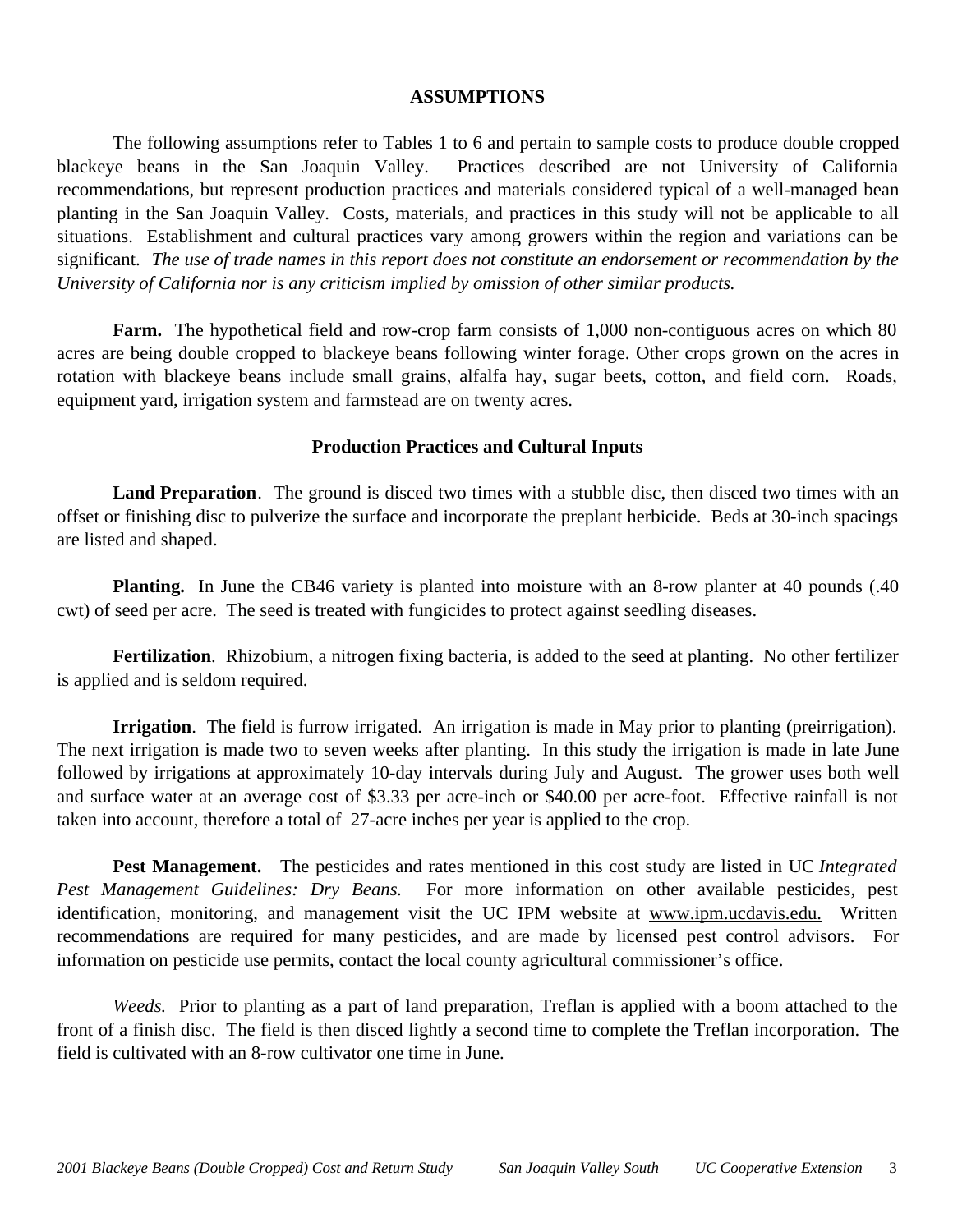*Insects.* Lygus bugs (*Lygus hesperus*) are the main insect pest in blackeyes. The lygus bugs can cause reduced yields, affect maturity and seed quality. To control lygus, Dimethoate is sprayed by air in July at early bloom, and again in August. All applications are made by helicopter.

*Diseases.* Seeds are treated at the warehouse with fungicides to protect against seedling diseases and the treatment is included in the seed cost. Fusarium wilt (*Fusarium oxysporum*) is a major disease of blackeyes and is controlled by planting resistant varieties.

**Harvest**. The crop is custom harvested. The beans are cut below ground with bean knives attached to the belly of the tractor. Six or eight rows are cut in one pass. After two to three weeks of drying, the beans are windrowed. When the plants are dry and the beans are around 12% moisture, the beans are threshed with a bean harvester, dumped into bulk trucks and delivered to the warehouse. Custom harvest costs are charged on field weight and/or per acre. Cutting and windrowing cost \$25.00 per acre. Threshing cost \$18.00 per acre plus \$1.50 per hundredweight (cwt). Hauling costs are estimated at \$0.45 per hundredweight.

**Yield**. Field weight includes trash, dirt, stones, immature and broken beans. The field weight is this study is 26.09-hundredweight. After cleaning, assuming an 8% clean out, the net yield is 24-hundredweight of U.S. No. 1 beans.

**Warehouse**. The warehouse charges \$3.40 per hundredweight field weight to clean the beans, \$0.40 to fumigate, and \$12.50 per lot to grade. Lot sizes vary, but are considered to be a set of doubles or 6 bobtails. A set of doubles is calculated to be 1,000 hundredweight and the grading cost in this study was converted to cost per hundredweight. After cleaning, charges are based on clean weight. Insurance cost \$0.25 per hundredweight, storage for up to one year cost \$0.75 per hundredweight, and bagging into 100 pound bags cost \$0.50 per bag.

**Returns**. Based on current markets for U.S. No. 1 grade blackeyes, an estimated price of \$25 per hundredweight clean seed is used to calculate returns. Visual quality is important in blackeye marketing, and sales are based on USDA grade. See *United States Standards for Beans*, a publication of the U.S. Department of Agriculture, Federal Grain Inspection Service. Table 6 shows a range of yields over a range of returns for No. 1 beans.

Labor. Hourly wages for workers are \$7.80 per hour for labor and \$9.00 per hour for machine labor. Adding 34% for the employers share of federal and state payroll taxes, insurance, and other possible benefits gives the labor rates shown of \$10.47 for non-machine labor and \$12.06 per hour for machine labor. The labor hours for operations involving machinery are 10% higher than the machine hours to account for extra labor involved in equipment set-up, moving, maintenance and repair.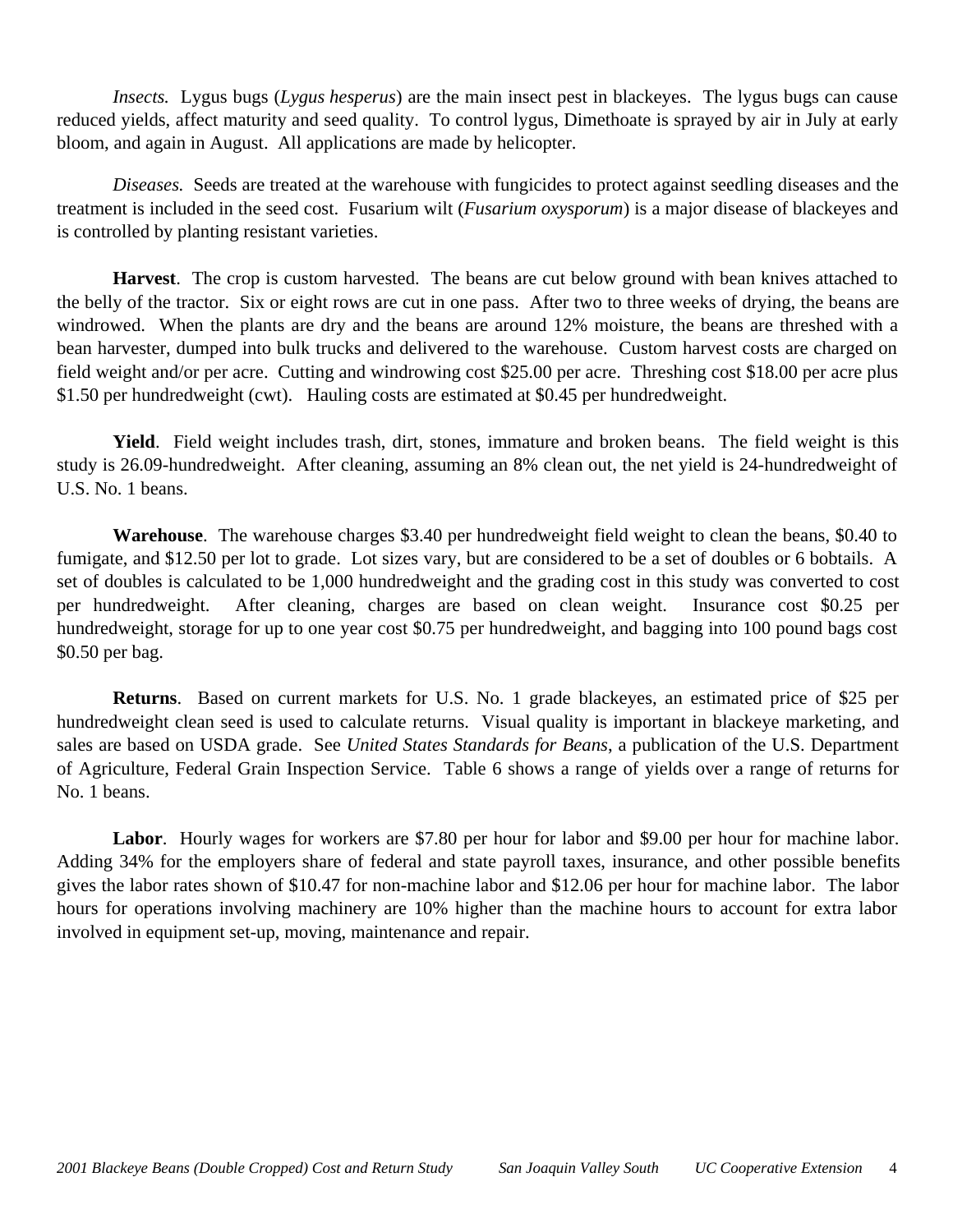# **Overhead and Capital Recovery Costs**

**Cash Overhead**. Cash overhead consists of various cash expenses paid out during the year that are assigned to the whole farm, not to a particular operation. These costs include property taxes, interest on operating capital, office expense, liability and property insurance, and repairs for buildings and irrigation equipment. Employee benefits, payroll taxes and workman's compensation insurance are included in labor costs and not under cash overhead.

*Property Taxes.* Counties charge a base property tax rate of 1% on the assessed value of the property. In some counties special assessment districts exist and charge additional taxes on property including equipment, buildings, and improvements. For this study, county taxes are calculated as 1% of the average value of the property. Average value equals new cost plus salvage value divided by 2 on a per acre basis.

*Interest On Operating Capital*. Interest on operating capital is based on cash operating costs and is calculated monthly until harvest at a nominal rate of 10.51% per year. Postharvest operations are discounted back to the last harvest month at the same interest rate so that costs are adjusted to the same position in time.

*Insurance*. Insurance for farm investments varies depending on the assets included and the amount of coverage. Property insurance provides coverage for property loss and is charged at 0.666% of the average value of the assets over their useful life. Liability insurance covers accidents on the farm and costs \$974 for the entire farm or \$0.97 per acre.

*Office Expense.* Office and business expenses for 1,000 acres are estimated at \$35 per producing acre. These expenses include office supplies, telephones, accounting, legal fees, road maintenance, and miscellaneous cash overhead expenses.

*Investment Repairs.* Annual repairs on investments or capital recovery items that require maintenance are calculated as two percent of the purchase price

**Capital Recovery Costs**. Farm equipment is purchased either new or used, but the study shows the current purchase price for new equipment. The new purchase price is adjusted to 60% to indicate a mix of new and used equipment. Annual ownership costs for equipment and other investments are shown in Tables 1, 2 and 4.

*Capital Recovery Costs*. Capital recovery cost is the annual depreciation and interest costs for a capital investment and is the amount of money required each year to recover the difference between the purchase price and salvage value (unrecovered capital). The capital recovery costs are equivalent to the annual payment on a loan for the investment with the down payment equal to the discounted salvage value. This is a more complex method of calculating ownership costs than straight-line depreciation and opportunity costs, but more accurately represents the annual costs of ownership because it takes the time value of money into account (Boehlje and Eidman). The formula for the calculation of the annual capital recovery costs is ((Purchase Price – Salvage Value) x Capital Recovery Factor) + (Salvage Value x Interest Rate).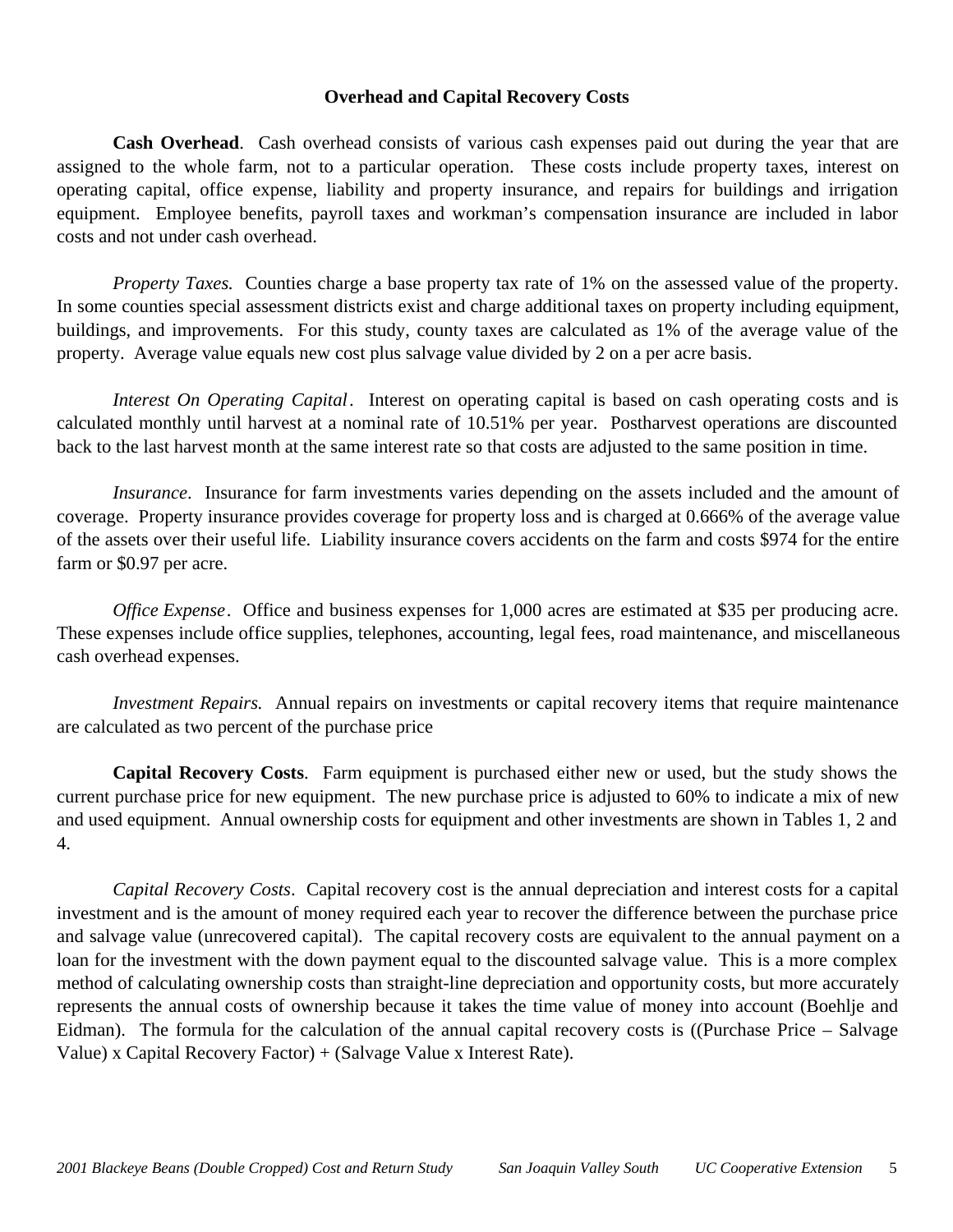*Salvage Value*. Salvage value is an estimate of the remaining value of an investment at the end of its useful life. For farm machinery the remaining value is a percentage of the new cost of the investment (Boehlje and Eidman). The percent remaining value is calculated from equations developed by the American Society of Agricultural Engineers (ASAE) based on equipment type and years of life. The life in years is estimated by dividing the wear out life, as given by ASAE by the annual hours of use in the operation. For other investments including irrigation systems, buildings, and miscellaneous equipment, the value at the end of its useful life is zero. The salvage value for land is the purchase price because land does not depreciate. The purchase price and salvage value for equipment and investments are shown in Tables 3 and 5.

*Capital Recovery Factor.* Capital recovery factor is the amortization factor or annual payment whose present value at compound interest is 1. The amortization factor is a table value that corresponds to the interest rate and equipment life.

*Interest Rate*. The interest rate of 6.70% used to calculate capital recovery cost is the USDA-ERS's tenyear average of California's agricultural sector long-run rate of return to production assets from current income. It is used to reflect the long-term realized rate of return to these specialized resources that can only be used effectively in the agricultural sector. In other words, the next best alternative use for these resources is in another agricultural enterprise.

**Irrigation System**. Water cost varies across the San Joaquin Valley depending on the irrigation district and well characteristics. The farm has three wells and each is 150 deep. Each well has a 75 horsepower electric pump that pumps from a 100-foot depth. The delivery system is an underground cement pipeline with alfalfa valves. A canal also runs through the ranch and is connected to the delivery system by gravity feed. The cost of the irrigation system includes refurbishment of the wells and the value of the delivery system.

**Land.** The price of the land includes an already developed well and irrigation system. Land suitable for bean production will vary widely in value across the region. Prices range from \$700 per acre to \$2,500. The land in this study is owned by the grower and is valued at \$2,000 per acre.

**Equipment.** Equipment costs are composed of three parts: non-cash overhead, cash overhead, and operating costs. Both of the overhead factors have been discussed in previous sections. The operating costs consist of repairs, fuel, and lubrication. The fuel, lube, and repair cost per acre for each operation shown in Table 1 is determined by multiplying the total hourly operating cost in Table 5 for each piece of equipment used for the selected operation by the hours per acre. Tractor time is 10% higher than implement time for a given operation to account for setup, travel and down time.

*Repairs, Fuel and Lube.* Repair costs are based on purchase price, annual hours of use, total hours of life, and repair coefficients formulated by the American Society of Agricultural Engineers (ASAE). Fuel and lubrication costs are also determined by ASAE equations based on maximum PTO horsepower, and fuel type. The on-farm delivery fuel price is \$1.26 per gallon for diesel and \$1.51 per gallon for gasoline.

**Risk**. While this study makes every effort to model a production system based on typical, real world practices, it cannot fully represent financial, agronomic and market risks which affect the profitability and economic viability of blackeye bean production.

**Table Values**. Due to rounding, the totals may be slightly different from the sum of the components.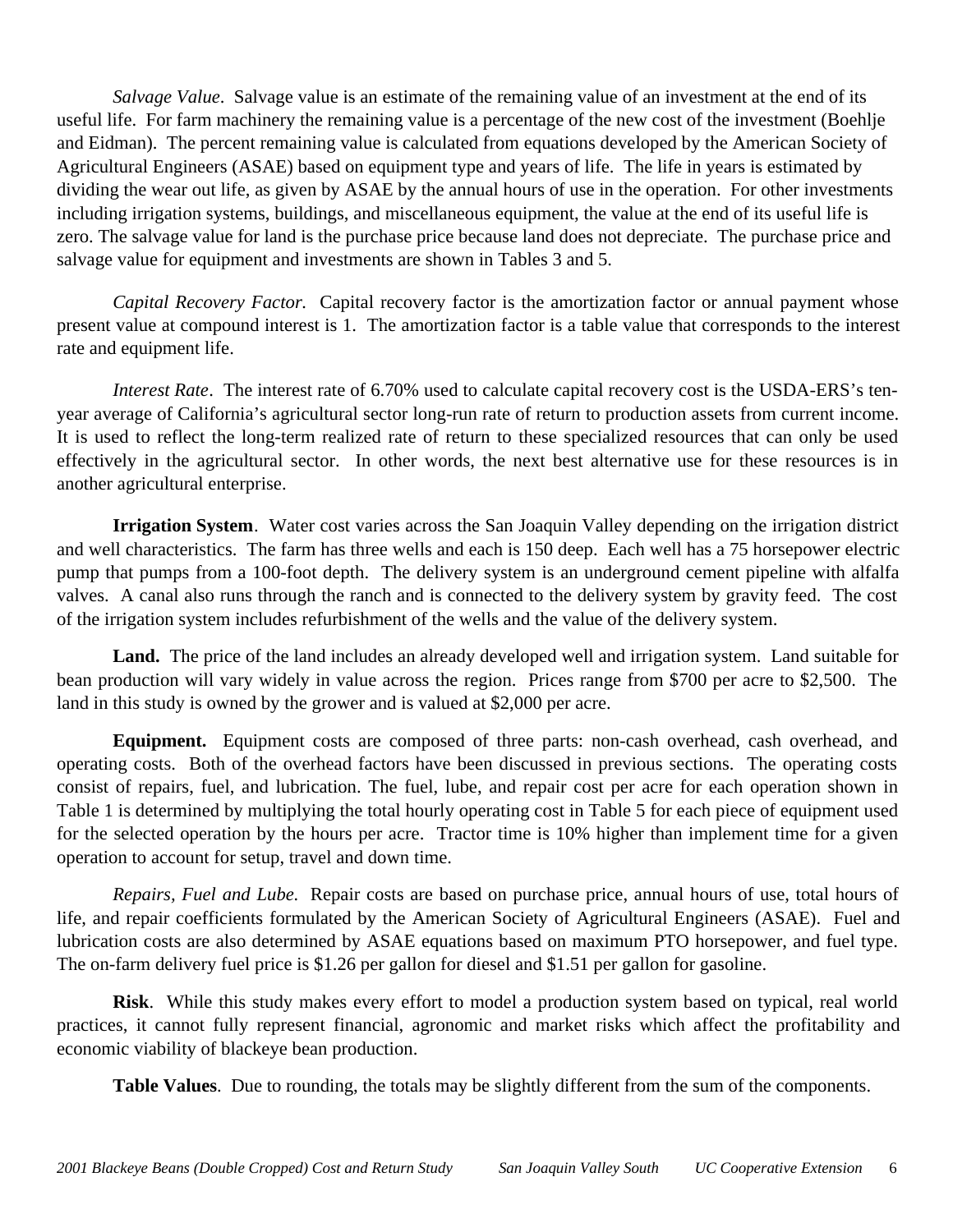# **REFERENCES**

- American Society of Agricultural Engineers. 1994. *American Society of Agricultural Engineers Standards Yearbook*. Russell H. Hahn and Evelyn E. Rosentreter (ed.) St. Joseph, Missouri. 41st edition.
- American Society of Farm Managers and Rural Appraisers. 2000. *Trends in Agricultural Land & Lease Values.* California Chapter of the American Society of Farms Managers and Rural Appraisers. Woodbridge, CA.
- Boelje, Michael D., and Vernon R. Eidman. 1984. *Farm Management*. John Wiley and Sons. New York, New York
- Frate, Carol, Karen Klonsky, and Pete Livingston. 1992. *Sample Costs to Produce Single Cropped Blackeye Beans in Tulare County.* UC Coopertive Extension. Department of Agriculture and Natural Resources, UC Davis. Davis, CA.
- Hall, Anthony E. and Carol A. Frate (ed.). 1996. *Blackeye Bean Production in California*. University of California, Division of Agriculture and Natural Resources. Oakland, CA. Publication 21518.
- Integrated Pest Management Education and Publications. 1999. "UC Pest Management Guidelines, Dry Beans". In M. L. Flint (ed.) *UC IPM Pest Management Guidelines.* University of California, Division of Agriculture and Natural Resources. Oakland, CA. Publication 3339.

\_\_\_\_\_\_\_\_\_\_\_\_\_\_\_\_\_\_\_\_\_\_\_\_\_\_\_\_\_\_\_\_\_\_\_\_\_\_\_

For information concerning the above mentioned University of California publications contact UC DANR Communications Services at 1-800-994-8849, online at http://danrcs.ucdavis.edu or your local county UC Cooperative Extension office.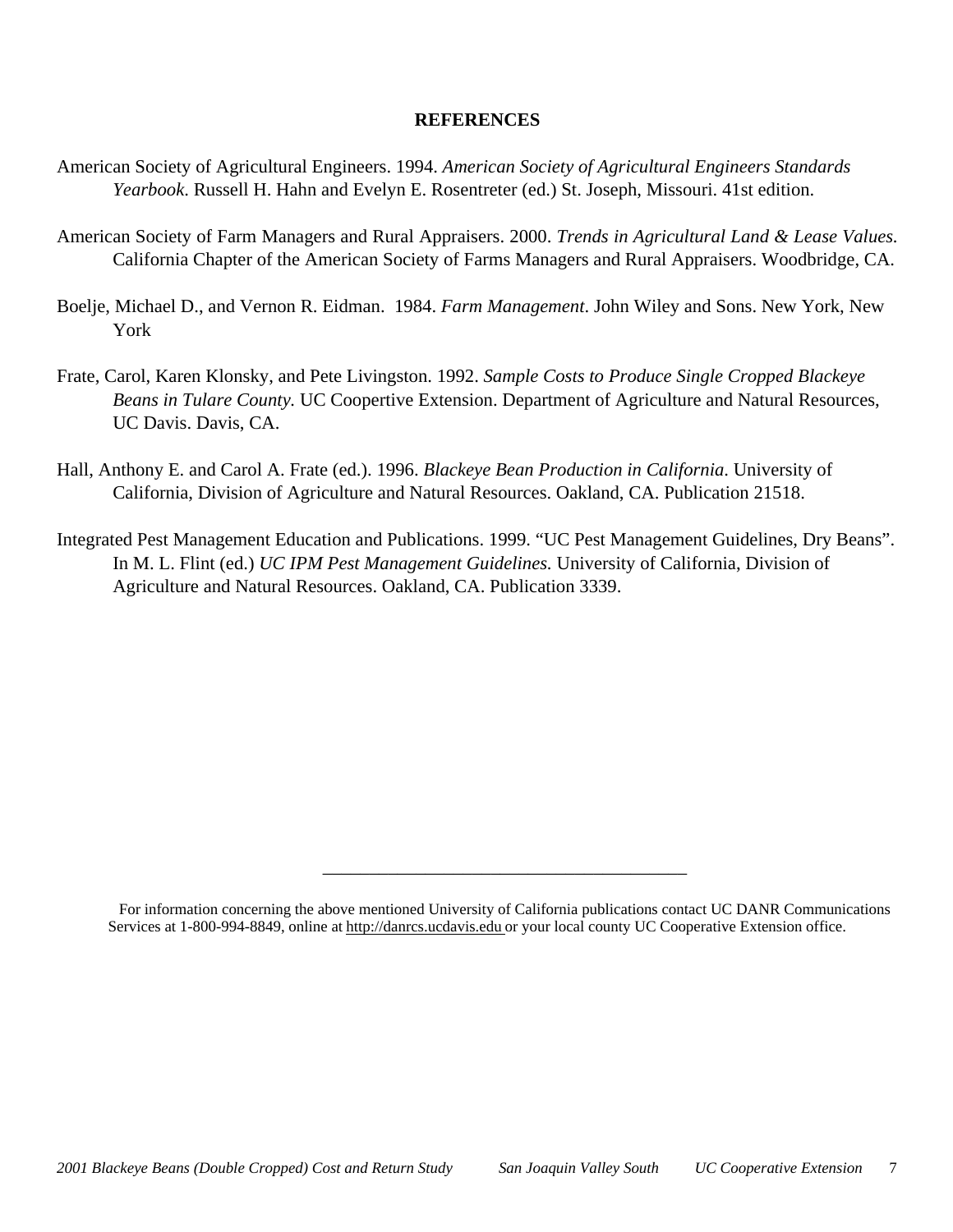#### UC COOPERATIVE EXTENSION **Table 1. COSTS PER ACRE to PRODUCE BLACKEYE BEANS** Double Cropped

SAN JOAQUIN VALLEY - SOUTH 2001

|                                        | Operation |                |                  |                   | Cash and Labor Cost per acre |                  |      |
|----------------------------------------|-----------|----------------|------------------|-------------------|------------------------------|------------------|------|
|                                        | Time      | Labor          | Fuel. Lube       | Material          | Custom/                      | Total            | Your |
| Operation                              | (Hrs/A)   | Cost           | & Repairs        | Cost              | Rent                         | Cost             | Cost |
| <b>Cultural:</b>                       |           |                |                  |                   |                              |                  |      |
| Stubble Disc 2X                        | 0.27      | $\overline{4}$ | 7                | $\overline{0}$    | $\overline{0}$               | 11               |      |
| Weed Control - Preplant Herbicide      | 0.09      | $\mathbf{1}$   | $\mathbf{1}$     | 3                 | $\boldsymbol{0}$             | 6                |      |
| Weed Control - Incorporate Herbicide   | 0.08      | 1              | $\overline{c}$   | $\overline{0}$    | $\overline{0}$               | 3                |      |
| List Beds                              | 0.14      | $\overline{2}$ | 3                | $\overline{0}$    | $\overline{0}$               | 5                |      |
| Shape Beds                             | 0.25      | $\overline{4}$ | 6                | $\overline{0}$    | $\mathbf{0}$                 | 10               |      |
| <b>Plant Beans</b>                     | 0.11      | $\overline{2}$ | 3                | 21                | $\overline{0}$               | 26               |      |
| Cultivate                              | 0.12      | $\overline{c}$ | 1                | $\Omega$          | $\Omega$                     | 3                |      |
| Make Tail-Ditch                        | 0.06      | $\mathbf{1}$   | $\mathbf{1}$     | $\overline{0}$    | $\overline{0}$               | $\overline{2}$   |      |
| Close Tail-Ditch                       | 0.06      | $\mathbf{1}$   | 1                | $\Omega$          | $\Omega$                     | $\mathbf{1}$     |      |
| Pre-irrigate                           | 0.21      | $\overline{c}$ | $\theta$         | 17                | $\theta$                     | 19               |      |
| Irrigate                               | 1.26      | 13             | $\mathbf{0}$     | 73                | $\overline{0}$               | 86               |      |
| Insect Control $-$ Lygus 2X            | 0.00      | $\Omega$       | $\Omega$         | 5                 | 10                           | 28               |      |
| Pickup Truck Use                       | 1.15      | 17             | 8                | $\overline{0}$    | $\mathbf{0}$                 | 24               |      |
| TOTAL CULTURAL COSTS                   | 3.81      | 49             | 33               | 125               | 18                           | 225              |      |
| Harvest:                               |           |                |                  |                   |                              |                  |      |
| Cut & Windrow Beans                    | 0.00      | $\mathbf{0}$   | $\boldsymbol{0}$ | $\mathbf{0}$      | 25                           | 25               |      |
| Thresh Beans                           | 0.00      | $\mathbf{0}$   | $\boldsymbol{0}$ | $\boldsymbol{0}$  | 57                           | 57               |      |
| Haul Beans To Warehouse                | 0.00      | $\mathbf{0}$   | $\mathbf{0}$     | $\mathbf{0}$      | 12                           | 12               |      |
| TOTAL HARVEST COSTS                    | 0.00      | $\theta$       | $\theta$         | $\theta$          | 94                           | 94               |      |
| <b>Warehouse:</b>                      |           |                |                  |                   |                              |                  |      |
| Clean, Fumigate, Grade                 | 0.00      | $\mathbf{0}$   | $\mathbf{0}$     | $\overline{0}$    | 99                           | 99               |      |
| Insurance, Storage, Bag                | 0.00      | $\mathbf{0}$   | $\mathbf{0}$     | $\overline{0}$    | 36                           | 36               |      |
| TOTAL WAREHOUSE COSTS                  | 0.00      | $\overline{0}$ | $\overline{0}$   | $\overline{0}$    | 135                          | 135              |      |
| Interest on operating capital @ 10.51% |           |                |                  |                   |                              | 11               |      |
| TOTAL OPERATING COSTS/ACRE             |           | 49             | 33               | 125               | 247                          | 465              |      |
| Cash Overhead:                         |           |                |                  |                   |                              |                  |      |
| Office Expense                         |           |                |                  |                   |                              | 35               |      |
| <b>Liability Insurance</b>             |           |                |                  |                   |                              | $\mathbf{1}$     |      |
| <b>Property Taxes</b>                  |           |                |                  |                   |                              | 23               |      |
| Property Insurance                     |           |                |                  |                   |                              | $\boldsymbol{2}$ |      |
| <b>Investment Repairs</b>              |           |                |                  |                   |                              | 5                |      |
| TOTAL CASH OVERHEAD COSTS              |           |                |                  |                   |                              | 65               |      |
|                                        |           |                |                  |                   |                              |                  |      |
| TOTAL CASH COSTS/ACRE                  |           |                |                  |                   |                              | 530              |      |
| <b>Non-Cash Overhead</b>               |           | Per producing  |                  | -- Annual Cost -- |                              |                  |      |
|                                        |           | Acre           |                  | Capital Recovery  |                              |                  |      |
| Land                                   |           | 2,041          |                  | 137               |                              | 137              |      |
| Shop Building                          |           | 87             |                  | 8                 |                              | 8                |      |
| Storage Building                       |           | 8              |                  | $\mathbf{1}$      |                              | $\mathbf{1}$     |      |
| FuelTanks/Aboveground                  |           | 7              |                  | $\mathbf{1}$      |                              | $\mathbf{1}$     |      |
| Shop Tools                             |           | 12             |                  | $\mathbf{1}$      |                              | $\mathbf{1}$     |      |
| <b>Irrigation System</b>               |           | 133            |                  | 11                |                              | 11               |      |
| Equipment                              |           | 188            |                  | 25                |                              | 26               |      |
| TOTAL NON-CASH OVERHEAD COSTS          |           | 2.475          |                  | 183               |                              | 183              |      |
| TOTAL COSTS/ACRE                       |           |                |                  |                   |                              | 714              |      |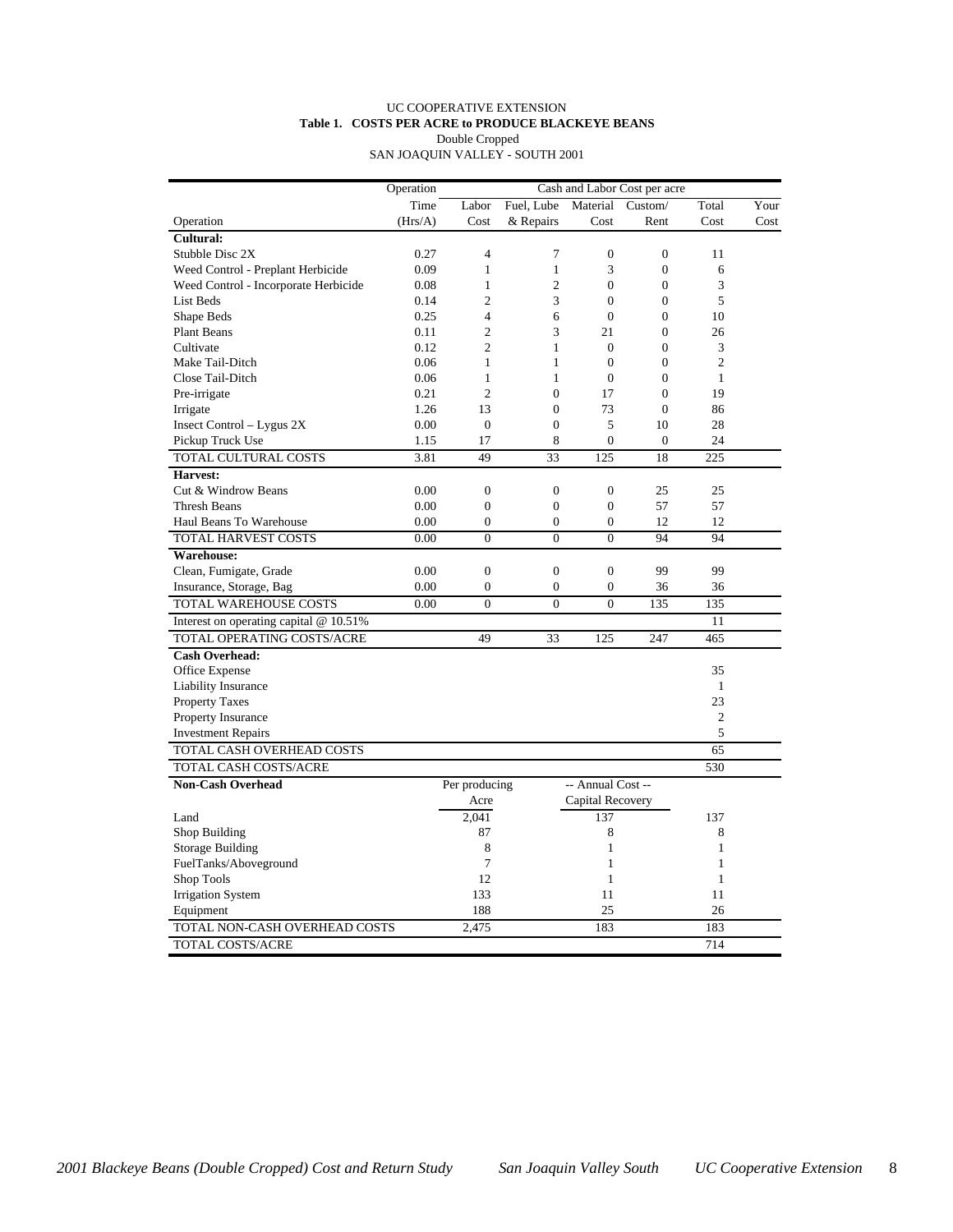#### UC COOPERATIVE EXTENSION **Table 2. COSTS AND RETURNS PER ACRE to PRODUCE BLACKEYE BEANS** Double Cropped SAN JOAQUIN VALLEY - SOUTH 2001

| Unit Cost/Unit Cost/Acre<br>Acre<br>Cost<br><b>GROSS RETURNS</b><br>Blackeye #1's<br>24.00<br>25.00<br>600<br>cwt<br>OPERATING COSTS<br>Herbicide:<br>Treflan HFP<br>3<br>1.25<br>pint<br>2.38<br>Water:<br>Water<br>27.00<br>3.33<br>90<br>acin<br>Seed:<br>CB 46 Blackeye beans<br>.040<br>50.00<br>20<br>cwt<br>Inoculant:<br>Rhizobium<br>.040<br>1<br>pkg<br>3.10<br><b>Insecticide:</b><br>Dimethoate 4EC<br>2.00<br>5.21<br>10<br>pint<br>Custom:<br>Air Appl Helicopter 5g water<br>2.00<br>8.92<br>18<br>acre<br>Cut & Rake beans<br>1.00<br>25.00<br>25<br>acre<br>Thresh-Basic Charge<br>1.00<br>18<br>18.00<br>acre<br>Thresh-Weight Charge<br>26.09<br>39<br>1.50<br>cwt<br>Haul Beans<br>26.09<br>12<br>0.45<br>cwt<br>Clean beans<br>26.09<br>3.40<br>89<br>cwt<br>0.40<br>10<br>Fumigate beans<br>26.09<br>cwt<br>Grade Beans (Lot Charge)<br>26.09<br>0.01<br>$\mathbf{0}$<br>cwt<br>Storage<br>24.00<br>.075<br>18<br>cwt<br>Insurance<br>0.25<br>24.00<br>6<br>cwt<br>0.50<br>12<br>Bag Beans-100lb bags<br>24.00 each<br>Labor (machine)<br>2.81<br>12.06<br>34<br>hrs<br>Labor (non-machine)<br>15<br>1.47<br>10.47<br>hrs<br>Fuel - Gas<br>3.69<br>1.51<br>6<br>gal<br>Fuel - Diesel<br>10.98<br>1.26<br>14<br>gal<br>3<br>Lube<br>11<br>Machinery repair<br>Interest on operating capital @ 10.51%<br>11<br>TOTAL OPERATING COSTS/ACRE<br>465<br>NET RETURNS ABOVE OPERATING COSTS<br>135<br><b>CASH OVERHEAD COSTS:</b><br>Office Expense<br>35<br>Liability Insurance<br>1<br><b>Property Taxes</b><br>23<br>Property Insurance<br>2<br>5<br><b>Investment Repairs</b><br>TOTAL CASH OVERHEAD COSTS/ACRE<br>65<br>542<br>TOTAL CASH COSTS/ACRE<br>NON-CASH OVERHEAD COSTS (Capital Recovery)<br>Land<br>137<br>Shop Building<br>8<br><b>Storage Building</b><br>1<br>FuelTanks/Aboveground<br>1<br>Shop Tools<br>1<br><b>Irrigation System</b><br>11<br>25<br>Equipment<br>TOTAL NON-CASH OVERHEAD COSTS/ACRE<br>183<br>TOTAL COSTS/ACRE<br>714 |                               | Quantity/ | Price or | Value or | Your |
|--------------------------------------------------------------------------------------------------------------------------------------------------------------------------------------------------------------------------------------------------------------------------------------------------------------------------------------------------------------------------------------------------------------------------------------------------------------------------------------------------------------------------------------------------------------------------------------------------------------------------------------------------------------------------------------------------------------------------------------------------------------------------------------------------------------------------------------------------------------------------------------------------------------------------------------------------------------------------------------------------------------------------------------------------------------------------------------------------------------------------------------------------------------------------------------------------------------------------------------------------------------------------------------------------------------------------------------------------------------------------------------------------------------------------------------------------------------------------------------------------------------------------------------------------------------------------------------------------------------------------------------------------------------------------------------------------------------------------------------------------------------------------------------------------------------------------------------------------------------------------------------------------------------------------------------------------------------------------|-------------------------------|-----------|----------|----------|------|
|                                                                                                                                                                                                                                                                                                                                                                                                                                                                                                                                                                                                                                                                                                                                                                                                                                                                                                                                                                                                                                                                                                                                                                                                                                                                                                                                                                                                                                                                                                                                                                                                                                                                                                                                                                                                                                                                                                                                                                          |                               |           |          |          |      |
|                                                                                                                                                                                                                                                                                                                                                                                                                                                                                                                                                                                                                                                                                                                                                                                                                                                                                                                                                                                                                                                                                                                                                                                                                                                                                                                                                                                                                                                                                                                                                                                                                                                                                                                                                                                                                                                                                                                                                                          |                               |           |          |          |      |
|                                                                                                                                                                                                                                                                                                                                                                                                                                                                                                                                                                                                                                                                                                                                                                                                                                                                                                                                                                                                                                                                                                                                                                                                                                                                                                                                                                                                                                                                                                                                                                                                                                                                                                                                                                                                                                                                                                                                                                          |                               |           |          |          |      |
|                                                                                                                                                                                                                                                                                                                                                                                                                                                                                                                                                                                                                                                                                                                                                                                                                                                                                                                                                                                                                                                                                                                                                                                                                                                                                                                                                                                                                                                                                                                                                                                                                                                                                                                                                                                                                                                                                                                                                                          |                               |           |          |          |      |
|                                                                                                                                                                                                                                                                                                                                                                                                                                                                                                                                                                                                                                                                                                                                                                                                                                                                                                                                                                                                                                                                                                                                                                                                                                                                                                                                                                                                                                                                                                                                                                                                                                                                                                                                                                                                                                                                                                                                                                          |                               |           |          |          |      |
|                                                                                                                                                                                                                                                                                                                                                                                                                                                                                                                                                                                                                                                                                                                                                                                                                                                                                                                                                                                                                                                                                                                                                                                                                                                                                                                                                                                                                                                                                                                                                                                                                                                                                                                                                                                                                                                                                                                                                                          |                               |           |          |          |      |
|                                                                                                                                                                                                                                                                                                                                                                                                                                                                                                                                                                                                                                                                                                                                                                                                                                                                                                                                                                                                                                                                                                                                                                                                                                                                                                                                                                                                                                                                                                                                                                                                                                                                                                                                                                                                                                                                                                                                                                          |                               |           |          |          |      |
|                                                                                                                                                                                                                                                                                                                                                                                                                                                                                                                                                                                                                                                                                                                                                                                                                                                                                                                                                                                                                                                                                                                                                                                                                                                                                                                                                                                                                                                                                                                                                                                                                                                                                                                                                                                                                                                                                                                                                                          |                               |           |          |          |      |
|                                                                                                                                                                                                                                                                                                                                                                                                                                                                                                                                                                                                                                                                                                                                                                                                                                                                                                                                                                                                                                                                                                                                                                                                                                                                                                                                                                                                                                                                                                                                                                                                                                                                                                                                                                                                                                                                                                                                                                          |                               |           |          |          |      |
|                                                                                                                                                                                                                                                                                                                                                                                                                                                                                                                                                                                                                                                                                                                                                                                                                                                                                                                                                                                                                                                                                                                                                                                                                                                                                                                                                                                                                                                                                                                                                                                                                                                                                                                                                                                                                                                                                                                                                                          |                               |           |          |          |      |
|                                                                                                                                                                                                                                                                                                                                                                                                                                                                                                                                                                                                                                                                                                                                                                                                                                                                                                                                                                                                                                                                                                                                                                                                                                                                                                                                                                                                                                                                                                                                                                                                                                                                                                                                                                                                                                                                                                                                                                          |                               |           |          |          |      |
|                                                                                                                                                                                                                                                                                                                                                                                                                                                                                                                                                                                                                                                                                                                                                                                                                                                                                                                                                                                                                                                                                                                                                                                                                                                                                                                                                                                                                                                                                                                                                                                                                                                                                                                                                                                                                                                                                                                                                                          |                               |           |          |          |      |
|                                                                                                                                                                                                                                                                                                                                                                                                                                                                                                                                                                                                                                                                                                                                                                                                                                                                                                                                                                                                                                                                                                                                                                                                                                                                                                                                                                                                                                                                                                                                                                                                                                                                                                                                                                                                                                                                                                                                                                          |                               |           |          |          |      |
|                                                                                                                                                                                                                                                                                                                                                                                                                                                                                                                                                                                                                                                                                                                                                                                                                                                                                                                                                                                                                                                                                                                                                                                                                                                                                                                                                                                                                                                                                                                                                                                                                                                                                                                                                                                                                                                                                                                                                                          |                               |           |          |          |      |
|                                                                                                                                                                                                                                                                                                                                                                                                                                                                                                                                                                                                                                                                                                                                                                                                                                                                                                                                                                                                                                                                                                                                                                                                                                                                                                                                                                                                                                                                                                                                                                                                                                                                                                                                                                                                                                                                                                                                                                          |                               |           |          |          |      |
|                                                                                                                                                                                                                                                                                                                                                                                                                                                                                                                                                                                                                                                                                                                                                                                                                                                                                                                                                                                                                                                                                                                                                                                                                                                                                                                                                                                                                                                                                                                                                                                                                                                                                                                                                                                                                                                                                                                                                                          |                               |           |          |          |      |
|                                                                                                                                                                                                                                                                                                                                                                                                                                                                                                                                                                                                                                                                                                                                                                                                                                                                                                                                                                                                                                                                                                                                                                                                                                                                                                                                                                                                                                                                                                                                                                                                                                                                                                                                                                                                                                                                                                                                                                          |                               |           |          |          |      |
|                                                                                                                                                                                                                                                                                                                                                                                                                                                                                                                                                                                                                                                                                                                                                                                                                                                                                                                                                                                                                                                                                                                                                                                                                                                                                                                                                                                                                                                                                                                                                                                                                                                                                                                                                                                                                                                                                                                                                                          |                               |           |          |          |      |
|                                                                                                                                                                                                                                                                                                                                                                                                                                                                                                                                                                                                                                                                                                                                                                                                                                                                                                                                                                                                                                                                                                                                                                                                                                                                                                                                                                                                                                                                                                                                                                                                                                                                                                                                                                                                                                                                                                                                                                          |                               |           |          |          |      |
|                                                                                                                                                                                                                                                                                                                                                                                                                                                                                                                                                                                                                                                                                                                                                                                                                                                                                                                                                                                                                                                                                                                                                                                                                                                                                                                                                                                                                                                                                                                                                                                                                                                                                                                                                                                                                                                                                                                                                                          |                               |           |          |          |      |
|                                                                                                                                                                                                                                                                                                                                                                                                                                                                                                                                                                                                                                                                                                                                                                                                                                                                                                                                                                                                                                                                                                                                                                                                                                                                                                                                                                                                                                                                                                                                                                                                                                                                                                                                                                                                                                                                                                                                                                          |                               |           |          |          |      |
|                                                                                                                                                                                                                                                                                                                                                                                                                                                                                                                                                                                                                                                                                                                                                                                                                                                                                                                                                                                                                                                                                                                                                                                                                                                                                                                                                                                                                                                                                                                                                                                                                                                                                                                                                                                                                                                                                                                                                                          |                               |           |          |          |      |
|                                                                                                                                                                                                                                                                                                                                                                                                                                                                                                                                                                                                                                                                                                                                                                                                                                                                                                                                                                                                                                                                                                                                                                                                                                                                                                                                                                                                                                                                                                                                                                                                                                                                                                                                                                                                                                                                                                                                                                          |                               |           |          |          |      |
|                                                                                                                                                                                                                                                                                                                                                                                                                                                                                                                                                                                                                                                                                                                                                                                                                                                                                                                                                                                                                                                                                                                                                                                                                                                                                                                                                                                                                                                                                                                                                                                                                                                                                                                                                                                                                                                                                                                                                                          |                               |           |          |          |      |
|                                                                                                                                                                                                                                                                                                                                                                                                                                                                                                                                                                                                                                                                                                                                                                                                                                                                                                                                                                                                                                                                                                                                                                                                                                                                                                                                                                                                                                                                                                                                                                                                                                                                                                                                                                                                                                                                                                                                                                          |                               |           |          |          |      |
|                                                                                                                                                                                                                                                                                                                                                                                                                                                                                                                                                                                                                                                                                                                                                                                                                                                                                                                                                                                                                                                                                                                                                                                                                                                                                                                                                                                                                                                                                                                                                                                                                                                                                                                                                                                                                                                                                                                                                                          |                               |           |          |          |      |
|                                                                                                                                                                                                                                                                                                                                                                                                                                                                                                                                                                                                                                                                                                                                                                                                                                                                                                                                                                                                                                                                                                                                                                                                                                                                                                                                                                                                                                                                                                                                                                                                                                                                                                                                                                                                                                                                                                                                                                          |                               |           |          |          |      |
|                                                                                                                                                                                                                                                                                                                                                                                                                                                                                                                                                                                                                                                                                                                                                                                                                                                                                                                                                                                                                                                                                                                                                                                                                                                                                                                                                                                                                                                                                                                                                                                                                                                                                                                                                                                                                                                                                                                                                                          |                               |           |          |          |      |
|                                                                                                                                                                                                                                                                                                                                                                                                                                                                                                                                                                                                                                                                                                                                                                                                                                                                                                                                                                                                                                                                                                                                                                                                                                                                                                                                                                                                                                                                                                                                                                                                                                                                                                                                                                                                                                                                                                                                                                          |                               |           |          |          |      |
|                                                                                                                                                                                                                                                                                                                                                                                                                                                                                                                                                                                                                                                                                                                                                                                                                                                                                                                                                                                                                                                                                                                                                                                                                                                                                                                                                                                                                                                                                                                                                                                                                                                                                                                                                                                                                                                                                                                                                                          |                               |           |          |          |      |
|                                                                                                                                                                                                                                                                                                                                                                                                                                                                                                                                                                                                                                                                                                                                                                                                                                                                                                                                                                                                                                                                                                                                                                                                                                                                                                                                                                                                                                                                                                                                                                                                                                                                                                                                                                                                                                                                                                                                                                          |                               |           |          |          |      |
|                                                                                                                                                                                                                                                                                                                                                                                                                                                                                                                                                                                                                                                                                                                                                                                                                                                                                                                                                                                                                                                                                                                                                                                                                                                                                                                                                                                                                                                                                                                                                                                                                                                                                                                                                                                                                                                                                                                                                                          |                               |           |          |          |      |
|                                                                                                                                                                                                                                                                                                                                                                                                                                                                                                                                                                                                                                                                                                                                                                                                                                                                                                                                                                                                                                                                                                                                                                                                                                                                                                                                                                                                                                                                                                                                                                                                                                                                                                                                                                                                                                                                                                                                                                          |                               |           |          |          |      |
|                                                                                                                                                                                                                                                                                                                                                                                                                                                                                                                                                                                                                                                                                                                                                                                                                                                                                                                                                                                                                                                                                                                                                                                                                                                                                                                                                                                                                                                                                                                                                                                                                                                                                                                                                                                                                                                                                                                                                                          |                               |           |          |          |      |
|                                                                                                                                                                                                                                                                                                                                                                                                                                                                                                                                                                                                                                                                                                                                                                                                                                                                                                                                                                                                                                                                                                                                                                                                                                                                                                                                                                                                                                                                                                                                                                                                                                                                                                                                                                                                                                                                                                                                                                          |                               |           |          |          |      |
|                                                                                                                                                                                                                                                                                                                                                                                                                                                                                                                                                                                                                                                                                                                                                                                                                                                                                                                                                                                                                                                                                                                                                                                                                                                                                                                                                                                                                                                                                                                                                                                                                                                                                                                                                                                                                                                                                                                                                                          |                               |           |          |          |      |
|                                                                                                                                                                                                                                                                                                                                                                                                                                                                                                                                                                                                                                                                                                                                                                                                                                                                                                                                                                                                                                                                                                                                                                                                                                                                                                                                                                                                                                                                                                                                                                                                                                                                                                                                                                                                                                                                                                                                                                          |                               |           |          |          |      |
|                                                                                                                                                                                                                                                                                                                                                                                                                                                                                                                                                                                                                                                                                                                                                                                                                                                                                                                                                                                                                                                                                                                                                                                                                                                                                                                                                                                                                                                                                                                                                                                                                                                                                                                                                                                                                                                                                                                                                                          |                               |           |          |          |      |
|                                                                                                                                                                                                                                                                                                                                                                                                                                                                                                                                                                                                                                                                                                                                                                                                                                                                                                                                                                                                                                                                                                                                                                                                                                                                                                                                                                                                                                                                                                                                                                                                                                                                                                                                                                                                                                                                                                                                                                          |                               |           |          |          |      |
|                                                                                                                                                                                                                                                                                                                                                                                                                                                                                                                                                                                                                                                                                                                                                                                                                                                                                                                                                                                                                                                                                                                                                                                                                                                                                                                                                                                                                                                                                                                                                                                                                                                                                                                                                                                                                                                                                                                                                                          |                               |           |          |          |      |
|                                                                                                                                                                                                                                                                                                                                                                                                                                                                                                                                                                                                                                                                                                                                                                                                                                                                                                                                                                                                                                                                                                                                                                                                                                                                                                                                                                                                                                                                                                                                                                                                                                                                                                                                                                                                                                                                                                                                                                          |                               |           |          |          |      |
|                                                                                                                                                                                                                                                                                                                                                                                                                                                                                                                                                                                                                                                                                                                                                                                                                                                                                                                                                                                                                                                                                                                                                                                                                                                                                                                                                                                                                                                                                                                                                                                                                                                                                                                                                                                                                                                                                                                                                                          |                               |           |          |          |      |
|                                                                                                                                                                                                                                                                                                                                                                                                                                                                                                                                                                                                                                                                                                                                                                                                                                                                                                                                                                                                                                                                                                                                                                                                                                                                                                                                                                                                                                                                                                                                                                                                                                                                                                                                                                                                                                                                                                                                                                          |                               |           |          |          |      |
|                                                                                                                                                                                                                                                                                                                                                                                                                                                                                                                                                                                                                                                                                                                                                                                                                                                                                                                                                                                                                                                                                                                                                                                                                                                                                                                                                                                                                                                                                                                                                                                                                                                                                                                                                                                                                                                                                                                                                                          |                               |           |          |          |      |
|                                                                                                                                                                                                                                                                                                                                                                                                                                                                                                                                                                                                                                                                                                                                                                                                                                                                                                                                                                                                                                                                                                                                                                                                                                                                                                                                                                                                                                                                                                                                                                                                                                                                                                                                                                                                                                                                                                                                                                          |                               |           |          |          |      |
|                                                                                                                                                                                                                                                                                                                                                                                                                                                                                                                                                                                                                                                                                                                                                                                                                                                                                                                                                                                                                                                                                                                                                                                                                                                                                                                                                                                                                                                                                                                                                                                                                                                                                                                                                                                                                                                                                                                                                                          |                               |           |          |          |      |
|                                                                                                                                                                                                                                                                                                                                                                                                                                                                                                                                                                                                                                                                                                                                                                                                                                                                                                                                                                                                                                                                                                                                                                                                                                                                                                                                                                                                                                                                                                                                                                                                                                                                                                                                                                                                                                                                                                                                                                          |                               |           |          |          |      |
|                                                                                                                                                                                                                                                                                                                                                                                                                                                                                                                                                                                                                                                                                                                                                                                                                                                                                                                                                                                                                                                                                                                                                                                                                                                                                                                                                                                                                                                                                                                                                                                                                                                                                                                                                                                                                                                                                                                                                                          |                               |           |          |          |      |
|                                                                                                                                                                                                                                                                                                                                                                                                                                                                                                                                                                                                                                                                                                                                                                                                                                                                                                                                                                                                                                                                                                                                                                                                                                                                                                                                                                                                                                                                                                                                                                                                                                                                                                                                                                                                                                                                                                                                                                          |                               |           |          |          |      |
|                                                                                                                                                                                                                                                                                                                                                                                                                                                                                                                                                                                                                                                                                                                                                                                                                                                                                                                                                                                                                                                                                                                                                                                                                                                                                                                                                                                                                                                                                                                                                                                                                                                                                                                                                                                                                                                                                                                                                                          |                               |           |          |          |      |
|                                                                                                                                                                                                                                                                                                                                                                                                                                                                                                                                                                                                                                                                                                                                                                                                                                                                                                                                                                                                                                                                                                                                                                                                                                                                                                                                                                                                                                                                                                                                                                                                                                                                                                                                                                                                                                                                                                                                                                          |                               |           |          |          |      |
|                                                                                                                                                                                                                                                                                                                                                                                                                                                                                                                                                                                                                                                                                                                                                                                                                                                                                                                                                                                                                                                                                                                                                                                                                                                                                                                                                                                                                                                                                                                                                                                                                                                                                                                                                                                                                                                                                                                                                                          |                               |           |          |          |      |
|                                                                                                                                                                                                                                                                                                                                                                                                                                                                                                                                                                                                                                                                                                                                                                                                                                                                                                                                                                                                                                                                                                                                                                                                                                                                                                                                                                                                                                                                                                                                                                                                                                                                                                                                                                                                                                                                                                                                                                          |                               |           |          |          |      |
|                                                                                                                                                                                                                                                                                                                                                                                                                                                                                                                                                                                                                                                                                                                                                                                                                                                                                                                                                                                                                                                                                                                                                                                                                                                                                                                                                                                                                                                                                                                                                                                                                                                                                                                                                                                                                                                                                                                                                                          | NET RETURNS ABOVE TOTAL COSTS |           |          | $-114$   |      |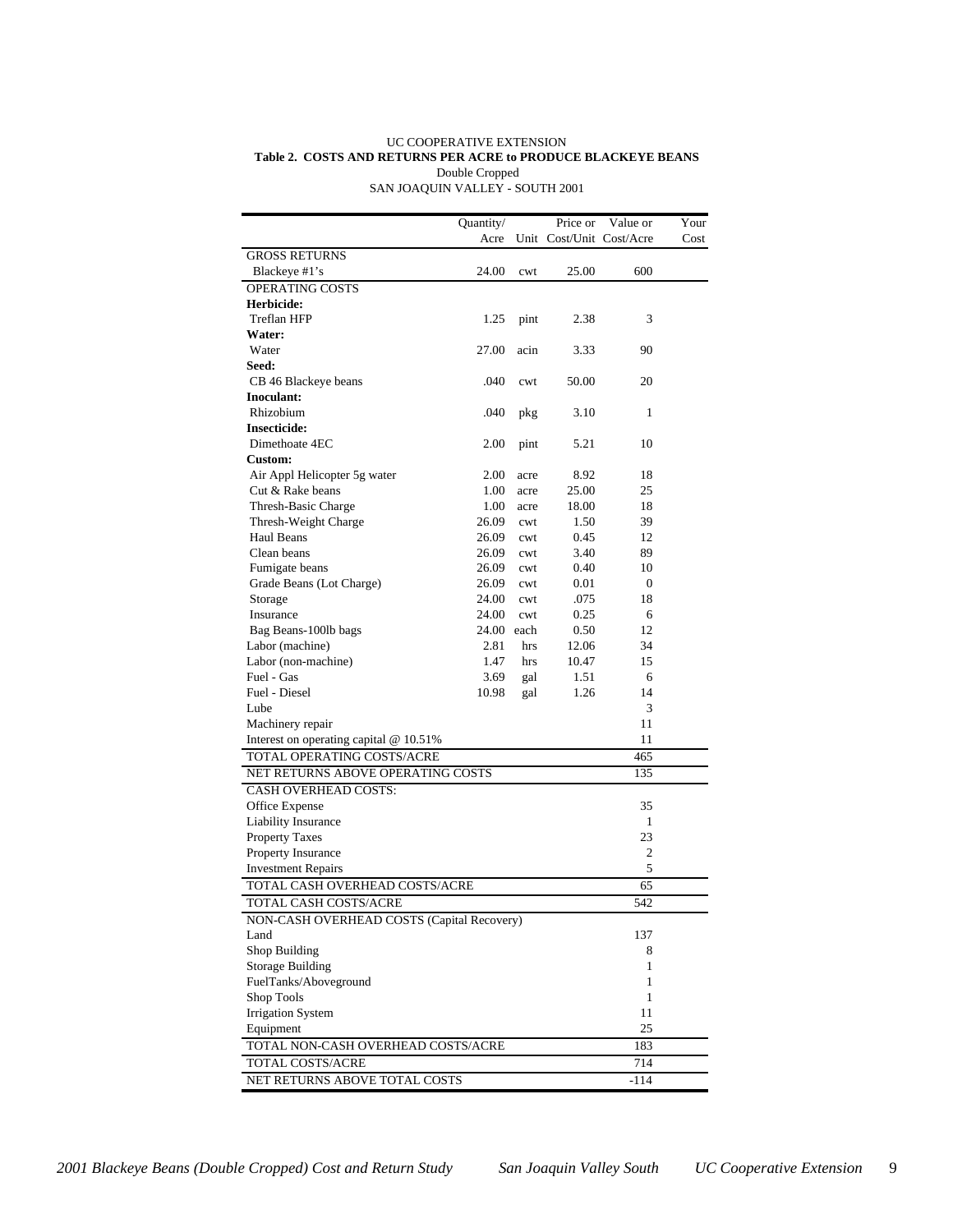#### UC COOPERATIVE EXTENSION **Table 3. MONTHLY CASH COSTS PER ACRE to PRODUCE BLACKEYE BEANS** Double Cropped SAN JOAQUIN VALLEY - SOUTH 2001

| Beginning APR 01              | <b>APR</b>       | MAY            | <b>JUN</b>   | <b>JUL</b>     | AUG                     | <b>SEP</b>       |                  | <b>OCT NOV</b>   | $\overline{DEC}$ | <b>JAN</b>   | <b>TOTAL</b>   |
|-------------------------------|------------------|----------------|--------------|----------------|-------------------------|------------------|------------------|------------------|------------------|--------------|----------------|
| Ending JAN 02                 | 01               | 01             | 01           | 01             | 01                      | 01               | 01               | 01               | 01               | 02           |                |
| Cultural:                     |                  |                |              |                |                         |                  |                  |                  |                  |              |                |
| Stubble Disc 2X               |                  | 11             |              |                |                         |                  |                  |                  |                  |              | 11             |
| Weed Control - Preplant       |                  | 6              |              |                |                         |                  |                  |                  |                  |              | 6              |
| <b>Incorporate Herbicides</b> |                  | 3              |              |                |                         |                  |                  |                  |                  |              | 3              |
| <b>List Beds</b>              |                  | 5              |              |                |                         |                  |                  |                  |                  |              | 5              |
| Make Tail-Ditch               |                  | $\mathbf{1}$   | $\mathbf{1}$ | 1              |                         |                  |                  |                  |                  |              | $\overline{c}$ |
| Pre-irrigate                  |                  | 19             |              |                |                         |                  |                  |                  |                  |              | 19             |
| Close Tail-Ditch              |                  | $\mathbf{0}$   | $\mathbf{0}$ |                |                         | $\boldsymbol{0}$ |                  |                  |                  |              | 1              |
| Shape Beds                    |                  | 10             |              |                |                         |                  |                  |                  |                  |              | 10             |
| <b>Plant Beans</b>            |                  |                | 26           |                |                         |                  |                  |                  |                  |              | 26             |
| Irrigate                      |                  |                | 15           | 36             | 36                      |                  |                  |                  |                  |              | 86             |
| Cultivate                     |                  |                | 3            |                |                         |                  |                  |                  |                  |              | 3              |
| Insect Control - Lygus 2X     |                  |                |              | 14             | 14                      |                  |                  |                  |                  |              | 28             |
| Pickup Truck Use              |                  | 4              | 4            | $\overline{4}$ | $\overline{\mathbf{4}}$ | $\overline{4}$   | 4                |                  |                  |              | 24             |
| TOTAL CULTURAL COSTS          |                  | 59             | 49           | 54             | 54                      | 5                | $\overline{4}$   |                  |                  |              | 255            |
| Harvest:                      |                  |                |              |                |                         |                  |                  |                  |                  |              |                |
| Cut & Windrow Beans           |                  |                |              |                |                         | 25               |                  |                  |                  |              | 25             |
| <b>Thresh Beans</b>           |                  |                |              |                |                         |                  | 57               |                  |                  |              | 57             |
| Haul Beans to Warehouse       |                  |                |              |                |                         |                  | 12               |                  |                  |              | 12             |
| Clean, Fumigate, Grade        |                  |                |              |                |                         |                  | 99               |                  |                  |              | 99             |
| Insurance, Storage, Bag       |                  |                |              |                |                         |                  | 36               |                  |                  |              | 36             |
| TOTAL HARVEST COSTS           |                  |                |              |                |                         | 25               | 204              |                  |                  |              | 229            |
| Interest on operating capital |                  | $\mathbf{1}$   | $\mathbf{1}$ | 1              | $\mathfrak{2}$          | $\mathbf{2}$     | $\overline{4}$   |                  |                  |              | 11             |
| TOTAL OPERATING COSTS/ACRE    |                  | 59             | 50           | 56             | 56                      | 32               | 213              |                  |                  |              | 465            |
| Overhead:                     |                  |                |              |                |                         |                  |                  |                  |                  |              |                |
| Office Expense                |                  | 6              | 6            | 6              | 6                       | 6                | 6                |                  |                  |              | 35             |
| Liability Insurance           |                  | $\overline{0}$ | $\Omega$     | $\Omega$       | $\overline{0}$          | $\mathbf{0}$     | $\mathbf{0}$     |                  |                  |              | 1              |
| <b>Property Taxes</b>         |                  |                |              | 11             |                         |                  |                  |                  |                  | 11           | 23             |
| Property Insurance            |                  |                |              | 1              |                         |                  |                  |                  |                  | $\mathbf{1}$ | $\overline{c}$ |
| <b>Investment Repairs</b>     |                  | 0              | 0            | $\mathbf{0}$   | $\boldsymbol{0}$        | $\boldsymbol{0}$ | $\boldsymbol{0}$ | $\boldsymbol{0}$ | 0                | $\mathbf{0}$ | 5              |
| TOTAL CASH OVERHEAD COSTS     | $\boldsymbol{0}$ | 6              | $\epsilon$   | 19             | 6                       | 6                | $\epsilon$       | $\boldsymbol{0}$ | $\boldsymbol{0}$ | 13           | 65             |
| TOTAL CASH COSTS/ACRE         | $\overline{0}$   | 66             | 57           | 74             | 62                      | 38               | 219              | $\overline{0}$   | $\overline{0}$   | 13           | 530            |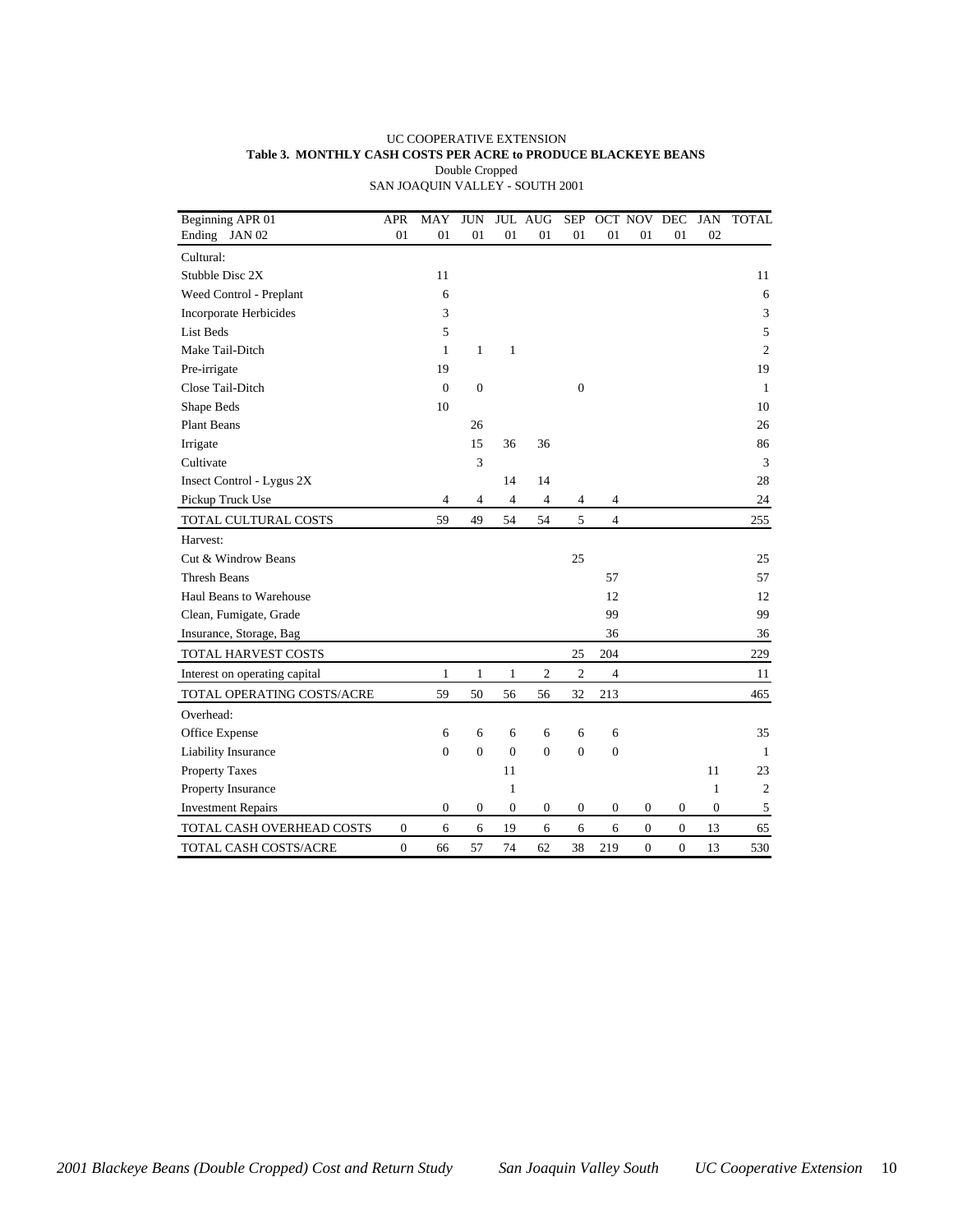#### UC COOPERATIVE EXTENSION **Table 4. WHOLE FARM ANNUAL EQUIPMENT, INVESTMENT, and BUSINESS OVERHEAD COSTS** SAN JOAQUIN VALLEY - SOUTH 2001

|    |                    |         |                |         |          | Cash Overhead  |       |        |
|----|--------------------|---------|----------------|---------|----------|----------------|-------|--------|
|    |                    |         | Yrs            | Salvage | Capital  | Insur-         |       |        |
| Yr | Description        | Price   | Life           | Value   | Recovery | ance           | Taxes | Total  |
| 01 | 110 hp 2wd Tractor | 55,000  | 12             | 13,751  | 6,032    | 229            | 344   | 6,605  |
| 01 | 170 hp 4wd Tractor | 136,000 | 12             | 34,002  | 14,915   | 566            | 850   | 16,331 |
| 01 | Bed Shaper - 6 Row | 6,400   | 15             | 614     | 664      | 23             | 35    | 723    |
| 01 | Cultivator-8 Row   | 4,750   | 15             | 456     | 493      | 17             | 26    | 536    |
| 01 | Disc - Offset 21'  | 34,000  | 15             | 3,264   | 3,530    | 124            | 186   | 3,840  |
| 01 | Disc - Stubble 16' | 18,622  | 15             | 1,788   | 1,933    | 68             | 102   | 2,103  |
| 01 | Ditcher - V        | 4,505   | 12             | 624     | 523      | 17             | 26    | 565    |
| 01 | Lister - 6 Row     | 4,950   | 15             | 475     | 514      | 18             | 27    | 559    |
| 01 | Pickup - Used      | 8.300   | $\overline{2}$ | 350     | 4.402    | 29             | 43    | 4,474  |
| 01 | Pickup Truck - 1/2 | 24,000  | 3              | 5,600   | 7.348    | 99             | 148   | 7,595  |
| 01 | Planter - Air 8Row | 25,000  | 15             | 2,400   | 2,595    | 91             | 137   | 2,824  |
| 01 | Rear Blade - 8'    | 1,834   | 18             | 122     | 175      | 7              | 10    | 191    |
| 01 | Saddle Tank 300Gal | 3,218   | 10             | 569     | 410      | 13             | 19    | 442    |
| 01 | Spray Boom - 25'   | 586     | 10             | 104     | 75       | $\overline{2}$ | 3     | 80     |
|    | <b>TOTAL</b>       | 327,165 |                | 64,119  | 43,609   | 1,303          | 1,956 | 46,869 |
|    | 60% of New Cost *  | 196,299 |                | 38,471  | 26,166   | 782            | 1,174 | 28,121 |

#### **ANNUAL EQUIPMENT COSTS**

\*Used to reflect a mix of new and used equipment

#### **ANNUAL INVESTMENT COSTS**

|                         |           |      |           |                |        | Cash Overhead |              |         |
|-------------------------|-----------|------|-----------|----------------|--------|---------------|--------------|---------|
|                         |           | Yrs  | Salvage   | Capital        | Insur- |               |              |         |
| Description             | Price     | Life |           | Value Recovery | ance   | Taxes         | Repairs      | Total   |
| FuelTanks/Aboveground   | 6.514     | 20   |           | 601            | 22     | 33            | 130          | 785     |
| Irrigation System       | 130,600   | 25   |           | 10,906         | 435    | 653           | 2,612        | 14,605  |
| $Land - 1000 acres$     | 2,000,000 | 50   | 2.000.000 | 134,000        | 0      | 20,000        | $\mathbf{0}$ | 154,000 |
| Shop Building           | 85,000    | 20   |           | 7.837          | 283    | 425           | 1.700        | 10,245  |
| Shop Tools              | 12,000    | 20   |           | 1,106          | 40     | 60            | 240          | 1,446   |
| Storage Building        | 7.500     | 20   |           | 692            | 25     | 38            | 150          | 904     |
| <b>TOTAL INVESTMENT</b> | 2.241.614 |      | 2,000,000 | 155.141        | 805    | 21.208        | 4.832        | 181.986 |

#### **ANNUAL BUSINESS OVERHEAD COSTS**

|                            | Units/ |      | Price/      | Total  |
|----------------------------|--------|------|-------------|--------|
| Description                | Farm   | Unit | <b>Unit</b> | Cost   |
| <b>Liability Insurance</b> | 1.000  | acre | 0.97        | 970    |
| Office Expense             | 980    | acre | 35.00       | 34.300 |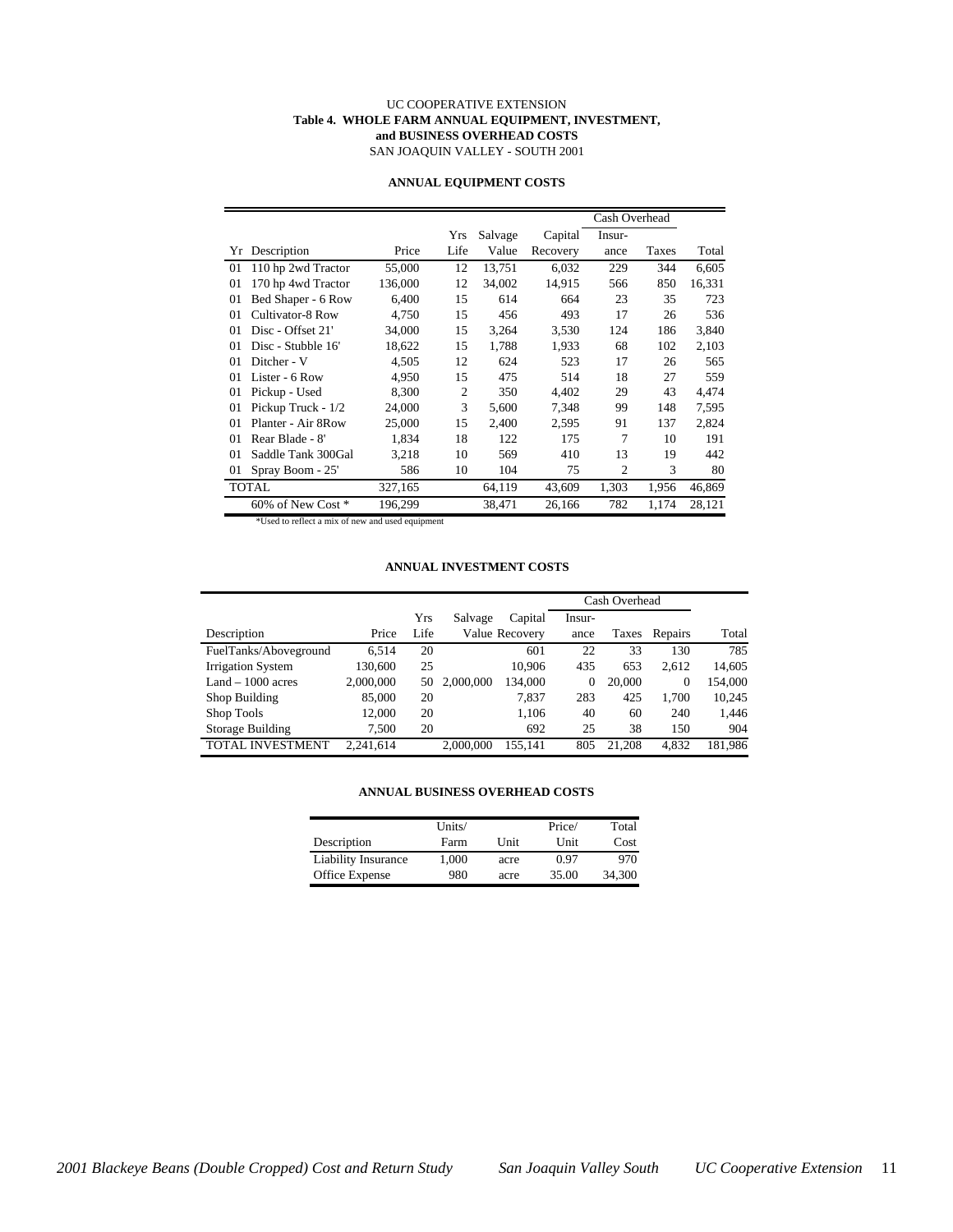#### UC COOPERATIVE EXTENSION **Table 5. HOURLY EQUIPMENT COSTS** SAN JOAQUIN VALLEY - SOUTH 2001

|    |                    |          | <b>COSTS PER HOUR</b> |               |       |         |           |       |          |  |
|----|--------------------|----------|-----------------------|---------------|-------|---------|-----------|-------|----------|--|
|    |                    | Actual   |                       | Cash Overhead |       |         | Operating |       |          |  |
|    |                    | Hours    | Capital               | Insur-        |       |         | Fuel $&$  | Total | Total    |  |
| Yr | Description        | Used     | Recovery              | ance          | Taxes | Repairs | Lube      | Oper. | Costs/Hr |  |
| 01 | 110 hp 2wd Tractor | 982.20   | 3.68                  | 0.14          | 0.21  | 2.42    | 6.76      | 9.18  | 13.21    |  |
| 01 | 170 hp 4wd Tractor | 1,000.20 | 8.95                  | 0.34          | 0.51  | 5.98    | 14.30     | 20.28 | 30.08    |  |
| 01 | Bed Shaper - 6 Row | 123.00   | 3.24                  | 0.11          | 0.17  | 1.23    | 0.00      | 1.23  | 4.76     |  |
| 01 | Cultivator-8 Row   | 116.60   | 2.54                  | 0.09          | 0.13  | 0.91    | 0.00      | 0.91  | 3.67     |  |
| 01 | Disc - Offset 21'  | 132.90   | 15.94                 | 0.56          | 0.84  | 5.21    | 0.00      | 5.21  | 22.55    |  |
| 01 | Disc - Stubble 16' | 132.60   | 8.75                  | 0.31          | 0.46  | 2.86    | 0.00      | 2.86  | 12.37    |  |
| 01 | Ditcher - V        | 166.80   | 1.88                  | 0.06          | 0.09  | 1.21    | 0.00      | 1.21  | 3.25     |  |
| 01 | Lister - 6 Row     | 133.00   | 2.32                  | 0.08          | 0.12  | 0.95    | 0.00      | 0.95  | 3.48     |  |
| 01 | Pickup - Used      | 500.00   | 5.28                  | 0.03          | 0.05  | 0.47    | 4.34      | 4.81  | 10.18    |  |
| 01 | Pickup Truck - 1/2 | 666.20   | 6.62                  | 0.09          | 0.13  | 1.80    | 6.51      | 8.31  | 15.15    |  |
| 01 | Planter - Air 8Row | 80.20    | 19.42                 | 0.68          | 1.02  | 4.88    | 0.00      | 4.88  | 26.00    |  |
| 01 | Rear Blade - 8'    | 166.80   | 0.63                  | 0.02          | 0.04  | 0.27    | 0.00      | 0.27  | 0.96     |  |
| 01 | Saddle Tank 300Gal | 149.30   | 1.65                  | 0.05          | 0.08  | 0.86    | 0.00      | 0.86  | 2.63     |  |
| 01 | Spray Boom - 25'   | 149.30   | 0.30                  | 0.01          | 0.01  | 0.16    | 0.00      | 0.16  | 0.48     |  |